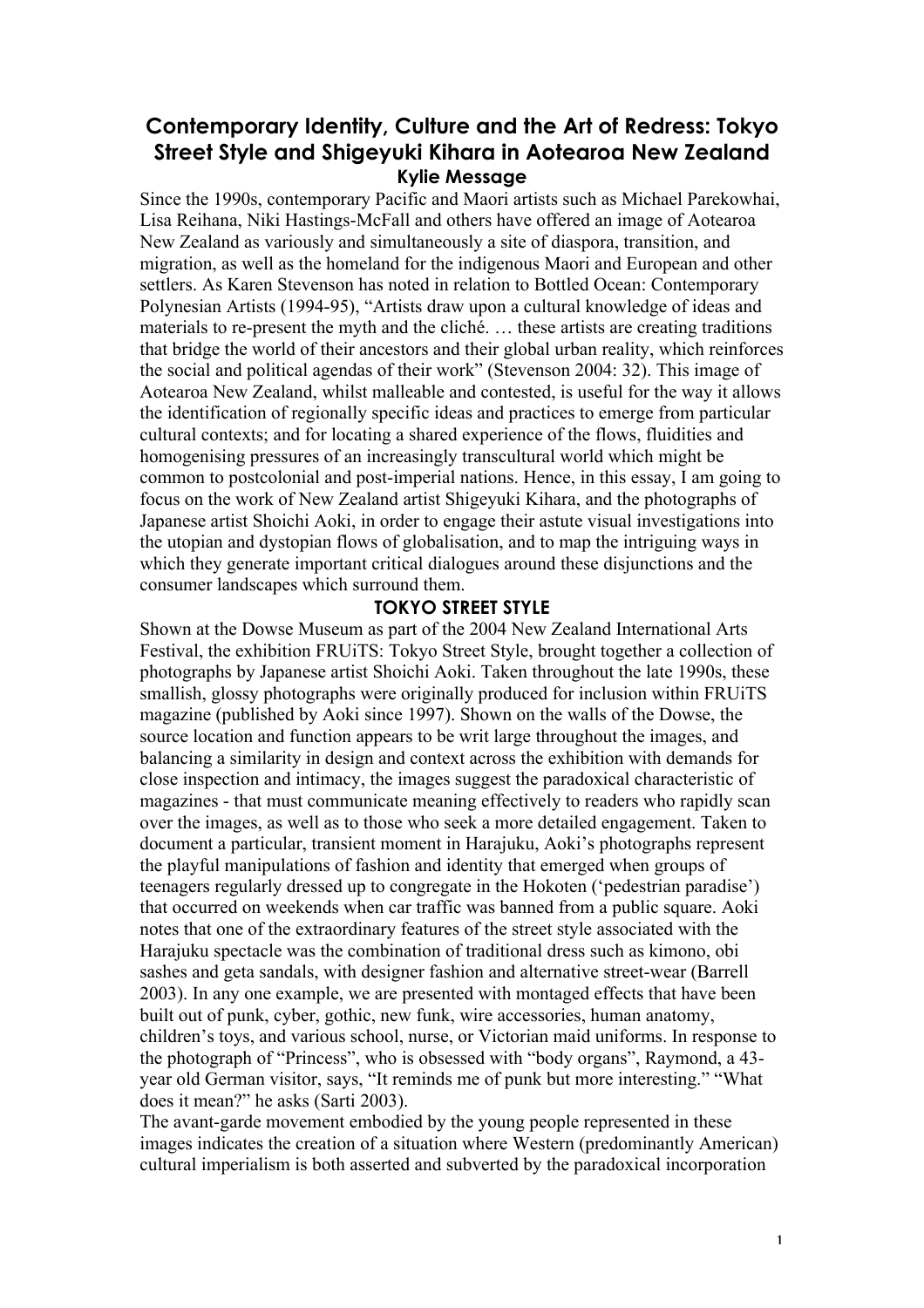of traditional garments such as the kimono, and this contributes to the generation of renewed attention to contemporary Japanese cultural identity (Aoki 2001: 4). This practice of performative dress-up provides a hyperreal form of what the Japanese call 'cosplay' (or 'costume-play'), as well as a point of nexus between the old, the new, and various connected ideas about identity in relation to culture, gender, and youth (Kinsella1995: 247-8). Emerging over a number of years at Harajuku, these activities challenged the certainty and singularity of terms such as 'authenticity', and engendered debate over the dominant dualistic understanding of culture as referring either to the aestheticised pursuit of a higher sensibility or to the objectification associated with an anthropological intention and outlook. At once both playfully incorporating and resisting elements of mainstream culture and associated conceptions of 'taste', 'distinction' and 'cultural capital', the teenagers photographed by Aoki expose these criteria of high culture to be artificially produced rather than natural in any way. As such, and despite their outward dedication to expressly superficial manifestations of collective fun, the complexity intrinsic to these criteria is actually heightened by the images taken by Aoki. The posturings, performances and styles originated, followed and critiqued by the Harajuku youth may be accounted for by the contention made by Rupert Weinzierl and David Muggleton, that: The important implication that arises from this is that subcultural capital is valuable by virtue of its exclusivity; hence as new subcultural sounds and styles emerge they must be prevented from being continually coveted and appropriated by the 'mass'…. This attempt at demonstrating 'distinction' occurs through the construction of a commercialised subcultural or mainstream 'Other' as a symbolic marker against which to define one's own tastes as 'authentic' (2003: 10).

In Aoki's images, the performance of a defining but deeply derivative cutting-edge youth style (with its attendant, subcultural 'authenticity') in Harajuku provides a microcosm of the way that identity in Japan and elsewhere can be seen more generally as constituted by a hybrid and manifold practice that embodies the frivolous and potentially disjunctive practices of consumerism as enthusiastically as it embraces or draws from the more thorough intentionality of history and tradition (Iida 2000: 427 and Cazdyn 2000: 905-7). The week-to-week process of redefinition and redressing that occurred at Harajuku throughout this period illustrates subcultural capital as a crucial element in the continued realization of cutting-edge style. It also shows, however, the terms of appropriation, debate and critique as always being present by implication, which means that the questions of distinction, differentiation and the economies and scales of status associated with these become evident as highly complicated, deeply layered, and ever shifting processes within the photographs. Just as punk integrated signifiers of mainstream fashion out of an attempt to manifest subversion through a rendering awkward of the dominant terms and ideologies, participants in the Harajuku scene integrated the culture that they also sought to critique. This process was further complicated by the ambivalent nature of their critique, however, as they both challenged and embraced consumerism. Through the representational vocabulary and sphere created both by its participants and by Aoki, historical ritual can be seen as jutting up against the more disposable, contemporary practices of commodity culture (Sumitomo 2004: 32-33). Demonstrating identity and subjectivity to be constructed concepts, Aoki also portrays these to be commonly experienced and enjoyed through the frameworks of play, leisure, and entertainment. Undoubtedly connected to Yasumasa Morimura's provocation that art is a form of entertainment, Aoki draws art and life together to depict identity as subject to constant change and play; something that is made apparent by the young people represented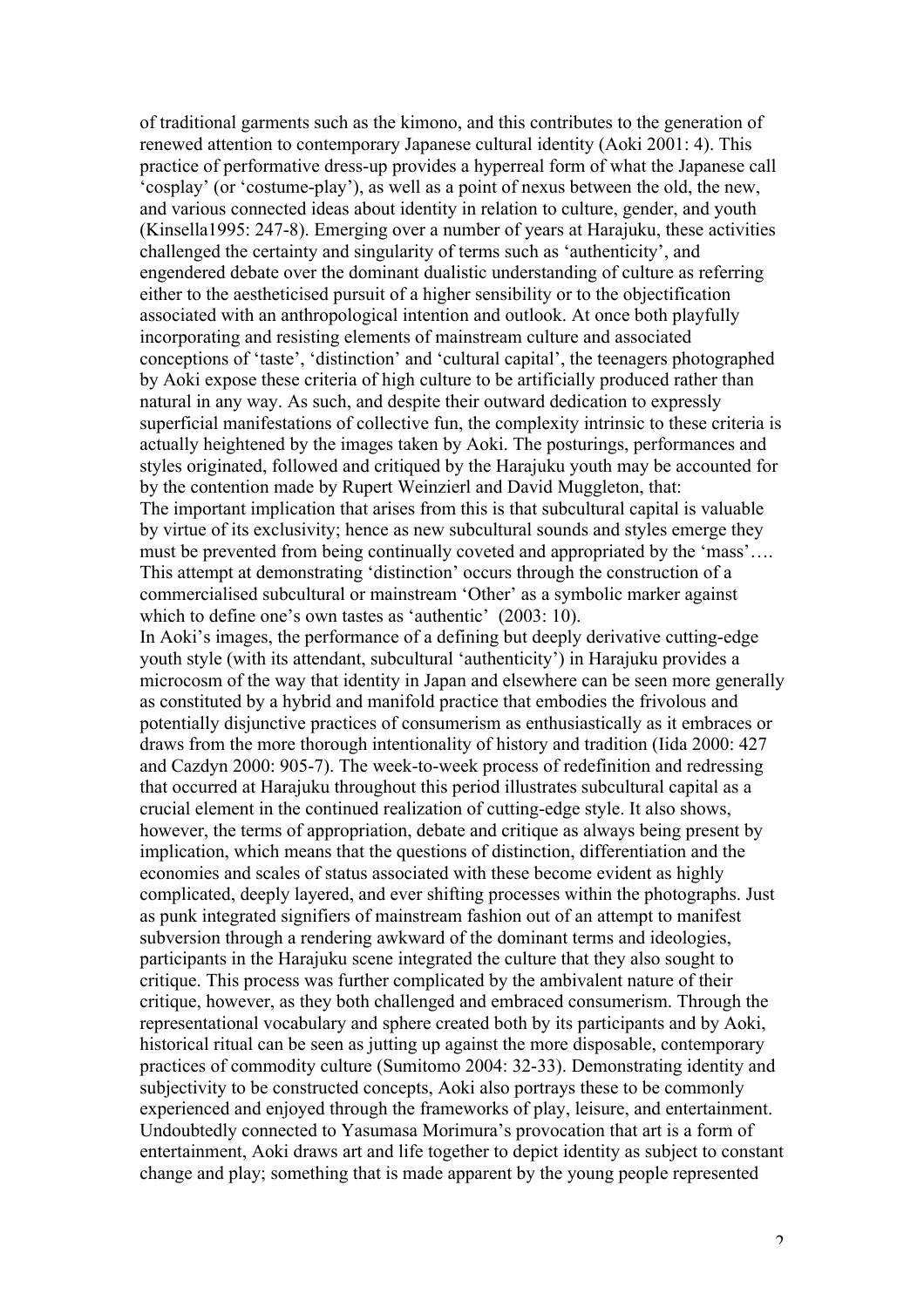within his photographs. In one image, sixteen year-old "Snowflake" cites her current obsession as "looking at the sky and crying." Further to the idea that fashion can be used to create new and enjoyable assemblages of key cultural images and coordinates, Aoki suggests that "fashion is an important form of communication" (FRUiTS 2003). As such, Aoki's photographs illustrate the popular contention amongst cultural studies theorists that fashion is a system of signification that functions like a language. However, Aoki's interest is in the transgressive ways that people express themselves through the interactive process of dressing, rather than the individual garments they wear. He is interested in the overall meaning that emerges from engagement with the complete experience of dress, performance and context (rather than just with the individual 'words' used). This signifying system is evidenced further by Aoki's practice of recording the subject's name and age, a description of their outfit in their own words, their current obsessions, as well as their main "point of fashion" or motivations for their style on the day they have been photographed. It is notable that in most cases, the language they speak is used to adorn their image. Rather than seeking to clarify or legitimate their choices, the integration of verbal language further decorates the image and style projected.

#### **SHIGEYUKI KIHARA**

Also committed to the idea that fashion provides a form of communication, Shigeyuki Kihara received attention in 2000 for a series of 28 culture-jammed T-shirts exhibited at the Museum of New Zealand Te Papa Tongarewa, called 'Teu Anoa'i: Adorn to Excess'. Living and working in Auckland, Kihara's background is Samoan / Japanese and she is a fa'fafine, whose work foregrounds issues of race and gender. Using fashion and the body as her primary tools of expression, Kihara works across a variety of mediums and with a variety of subject matters. These include a critical engagement with exoticised historical and anthropological images of Pacific peoples, and the objectifying practices embodied by the 'Dusky Maiden' genre of velvet painting made famous by New Zealand artists like Charles McPhee throughout the 1950s and 60s (Pearson 2002: 187-8). Key to her strategies and sphere of representation is the issue of personal agency, and in locating herself and the figures she depicts as contained by or framed within the stereotypes and images of the Pacific that have proliferated throughout popular and high culture, Kihara demonstrates her subjects as either resisting or directly confronting the colonial or voyeuristic gaze. In relation to her 2004 'Vavau—Tales from Ancient Samoa' exhibition, she explains, "What I do is reoccupy that [colonial] gaze … I come from the point of view of the insider" (Hanson 2004). In describing Kihara's identification as a fa'fafine or transgender person, and in accounting for the cultural significance of this, Jim Vivieaere explains: Shigeyuki Kihara was born to defy categorisation. Her very existence blurs and challenges the organisation of mainstream thought and practise. What is special about her however is her successful negotiation of the interstices that could otherwise have rendered her incredible. She has stood uncompromisingly in her own marginalised space, fully intending the world to come to her (Vivieaere 2003: 33). Kihara occupies a transgressive and liminal space both in relation to her everyday life and to her art practice, and in the Vavau series, she seduces the viewer by representing herself according to the colonial fantasies produced to effect by McPhee and others. In addition to deconstructing the field of symbolic references, these photographs are designed as a respectful and evocative homage to her Samoan heritage. They reconstruct central episodes from specific Samoan folktales or fagono according to traditional narrative models and modes of telling, and in 'Fue Tagata—Ghostly Bodies', 2004, we see the photographic subject—who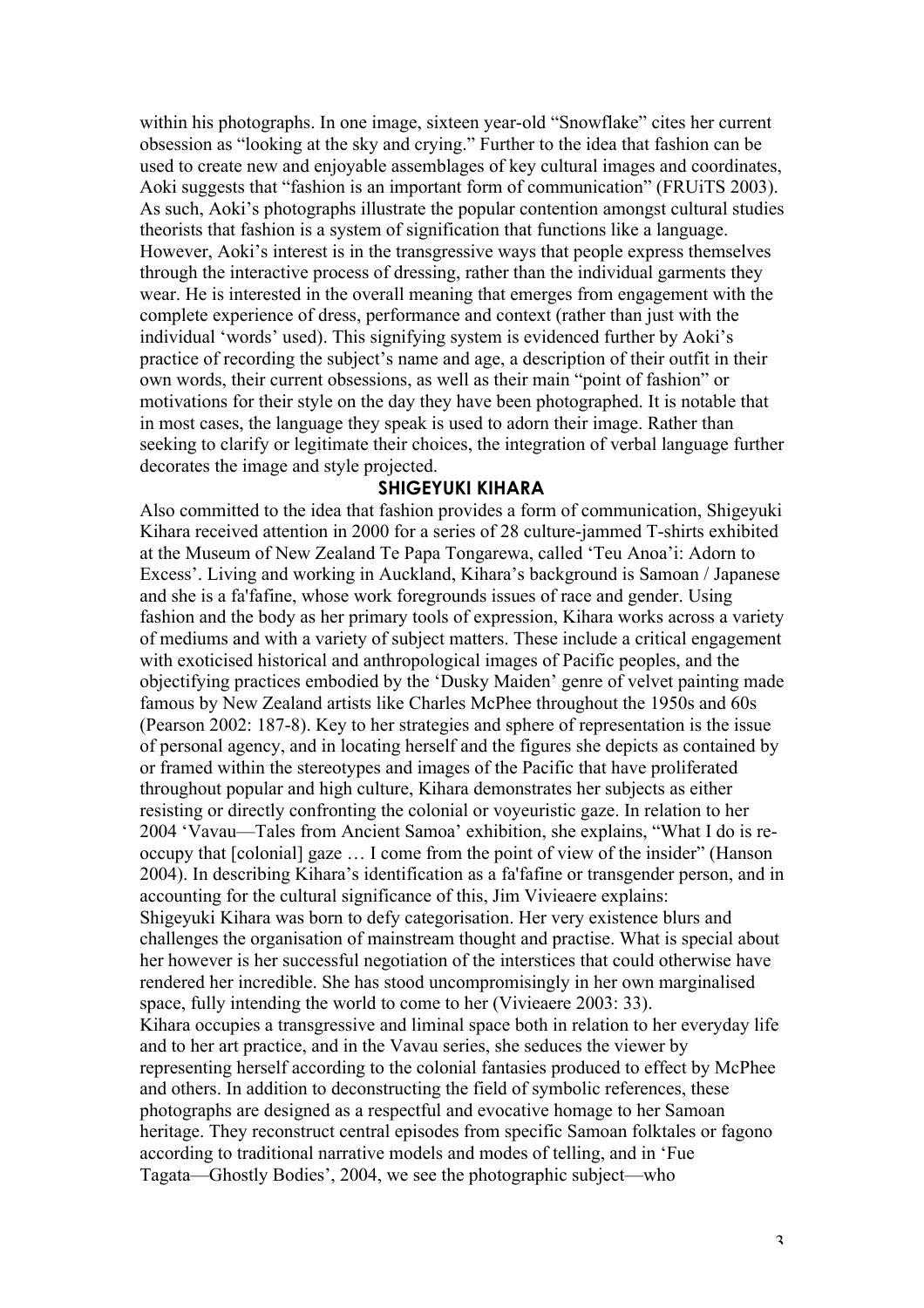simultaneously is and is not Kihara—embodying a flight from the fixity associated with categorical, labelled, stereotypical, or dualistically bound forms of identity. Aiming to parody the practice and Western representational schemata that contributed to the popular allure of McPhee's paintings and the institutionalisation of the genre, Kihara also challenges the contemporary 'ironic' taste for these paintings as muchdesired commodities prized by the fashionable retro chic of collectibles and interior design.

Through reappropriating the genre and subject matter of the 'original' Dusky Maiden velvet paintings, Kihara's photographs employ a strategy of mimesis. Rather than simply imitating the stereotype or providing a direct reversal of the model, Kihara integrates a more reflective style of re-interpretation, as well as the intention to generate new forms and viewpoints. Her practice of re-inscribing and re-making original motifs contributes to produce what identity-theorist Judith Butler refers to in *Gender Trouble* as a 'de-masking' of the original (Butler 1990). Through these strategies, Kihara threatens to subvert the apparent stability and 'naturalness' of gender and sexual identities as clearly and unproblematically differentiated categories. Informed by Butler's argument that identity is constructed according to cultural conditions so that it may even exist as a symptom of historical and cultural conditioning, Kihara's figures gain subjective agency according to notions of productive, performative practice, and the context or location that this happens within. She explains that, "I'm trying to find a sense of place, of meaning, for where I am now. By doing so, I also seek what's in store for me in the future. There's that saying: you won't know where you're going unless you know where you're from. Know the past to see the future." (Watt 2003) Rather than depicting gender as a fundamental characteristic of one's identity that motivates our actions, Kihara shows it to be constituted according to a continual process or enactment that produces precisely that which it names (Butler 1990: 6). As such, Kihara demonstrates gender as being a fundamentally unstable product, in contrast to identity, which appears to be more crucially connected to the ways that we choose to perform certain versions of our self. These productive performances of self also, importantly, contribute mannerisms and behaviours to a system of communication that is equivalent to the constitution of fashion as a language.

The garments and styling used for Adorn to Excess proposed a successful and exacting parody of the consumer culture that promotes the fetishisation of iconic logos and the economy of brand names (such as Polynesian Airlines, The Warehouse, and KFC), and the glamorisation of 'the Pacific' by the media, fashion and advertising industries. The exhibition also initiated a public form of criticism against transnational corporations that use this mode of advertising and that employ Pacific Islanders as low-paid workers (Corbett 2001). What made the condemnation of these practices especially biting, however, was Kihara's methodology; her appropriation of language vernacular to various Pacific Islands functioned as a kind of foil to the stereotypes often invoked by such language when it is used in a derogatory way. In replacing the cute 'Barbie' logo and fair-skinned blonde haired figure with the (equally) deceptively cute 'Fobie' logo and dark-skinned, dark-haired baby doll, Kihara demanded that visitors to the exhibition consider the way that cultural stereotypes come to have sustained currency within contemporary culture; 'Fobie' refers to the term 'FOB', or 'fresh off the boat' and is an offensive term used to denote Pacific migrants (particularly in the 1970s). As with Aoki, Kihara invokes fashion as offering a signifying system that can be used to critique the language that literally marks it; as well as the body wearing it. Also interweaving art, entertainment,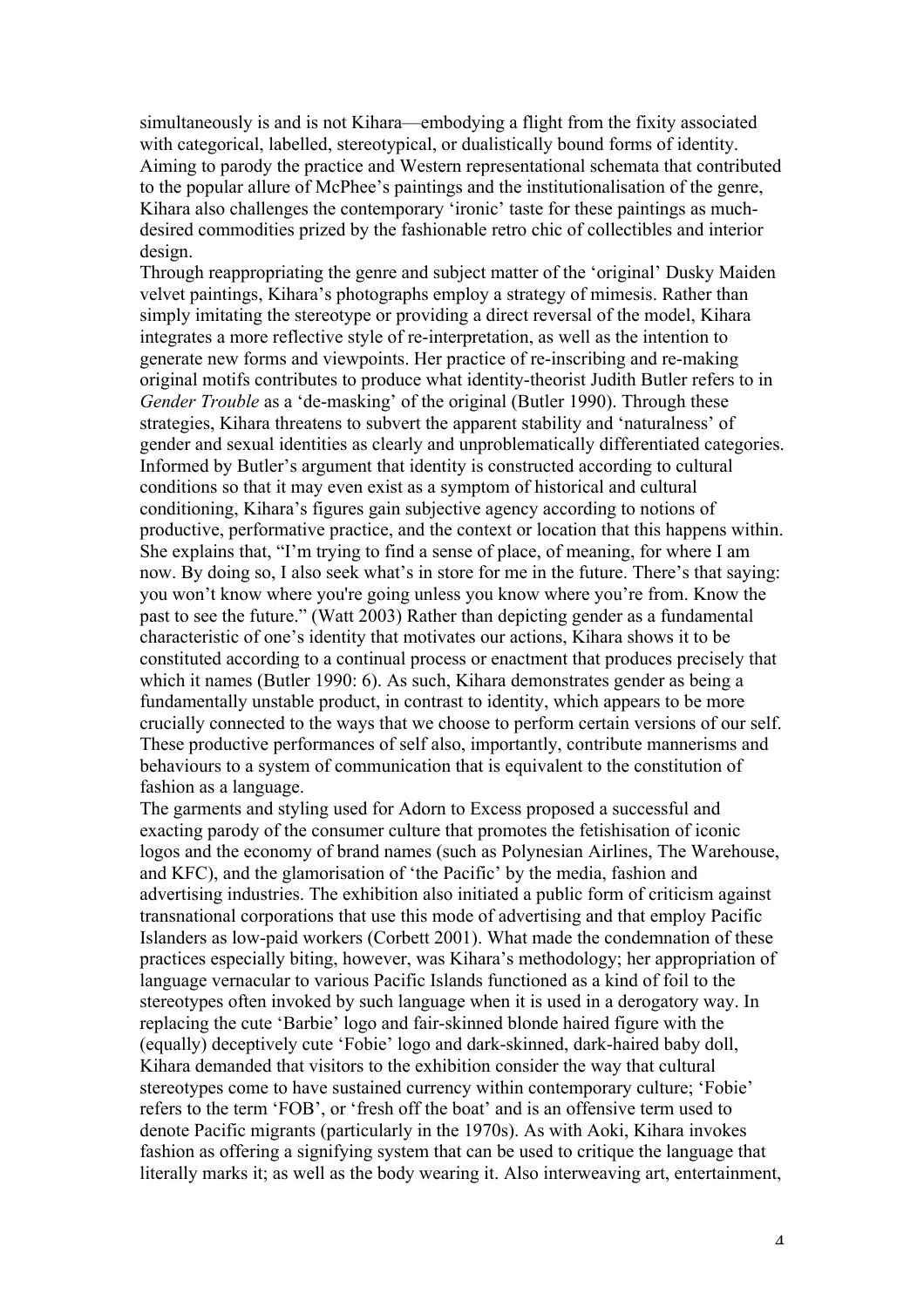life, humour and commodity culture, Kihara's work has been constructed out of a more clearly subversive and directly critical agenda, so that she not only engages with fashion as a form of communication, but with broader ideas about the commodification and consumption of cultural stereotypes.

As with the cute but menacing Japanese characters used in manga and anime cartoons, the logos, captions and figures on Kihara's T-shirts may be seen to indicate dystopian despair at the all-encompassing and hegemonic domination of the interests of transnational corporations that threaten to diminish the political efficacy of regional specificity and pride by reducing the signs of local practice to the stuff of generalising and pejorative caricature. However, Kihara's practice works to subvert the definitive authority of any primarily dystopian image. The stereotypes she battles against are both gender-based and cultural, and Adorn to Excess reminded the viewer that such images and terms continue to be lived and experienced as well as actively manifested by ideological practices - something which was reinforced by the threat of legal action that was made by several large brand corporations against Te Papa if it continued exhibiting the work (Devereux 2001; Chapple 2003).

## **COSPLAY AND SUBJECTIVITY**

Critical engagement with versions of costume-play can be seen widely in contemporary artworks that aim to focus on identity and subjectivity issues, in Japan and elsewhere (Brunt 2004: 229-30; Papastergiardis 2005: 4-5). Indeed, as illustrated by the trend dominant in Harajuku today for more 'off the shelf' images, and the associated standardisation of figures like 'Elegant Gothic Lolita', 'Victorian Maiden' and 'Ganguro Girls' available from shops such as Baby the Stars Shine Bright, this practice may itself have been recuperated back into the consumer culture which it once aimed to challenge as well as champion. Despite this, however, the practice continues as a popular and effective strategy used by artists including Hiroyuki Matsukage and Gorgerous, Tomoko Sawada, and Noboru Tsubaki, all of whom contributed to the Mediarena: Contemporary Art from Japan show exhibited at the Govett-Brewster Gallery in 2004. The figurative photographs by Sawada in particular, resonate with the cultural struggles embodied by the performative approaches also used by New Zealand artists such as Lisa Reihana, in Native Portraits n. 19897 (1997), and Michael Parekowhai's installations Poorman, Beggarman, Thief (1996) and Portrait of Para (2003). Also exhibited in 2004, these works contributed to the Paradise Now? Contemporary Art from the Pacific exhibition held at the Asia Society Museum in New York (Myers 2005: 273). Commonly linked back to the work of international and globally successful artists such as Cindy Sherman, Yasumasa Morimura and Moriko Mori, who position themselves as the object of their own, authorial gaze in order to subvert the dominant order whereby the model is rendered submissive both to the artist and viewer (Pothecary), each of these artists (including Kihara and Aoki) privilege an active interplay between the subjects represented and the audience. They do so by employing generally understood and culturally acute models, which are then presented according to a locally accented analysis of cultural stereotyping and cliché, and an analytical exploration of issues related to gender and sexuality. It may also be argued that this self-reflective attention to fashion as a language and to the performativity of the self is connected to cultural anxieties over the relationship between globalisation and regionalism (where local identity is already unresolved). Describing the contradictions of this situation in contemporary Japan, Fumio Nanjo writes:

Pouring all its resources and energy into national reconstruction, post-war Japan raced ahead and always in emulation of the United States and Europe. At the top of the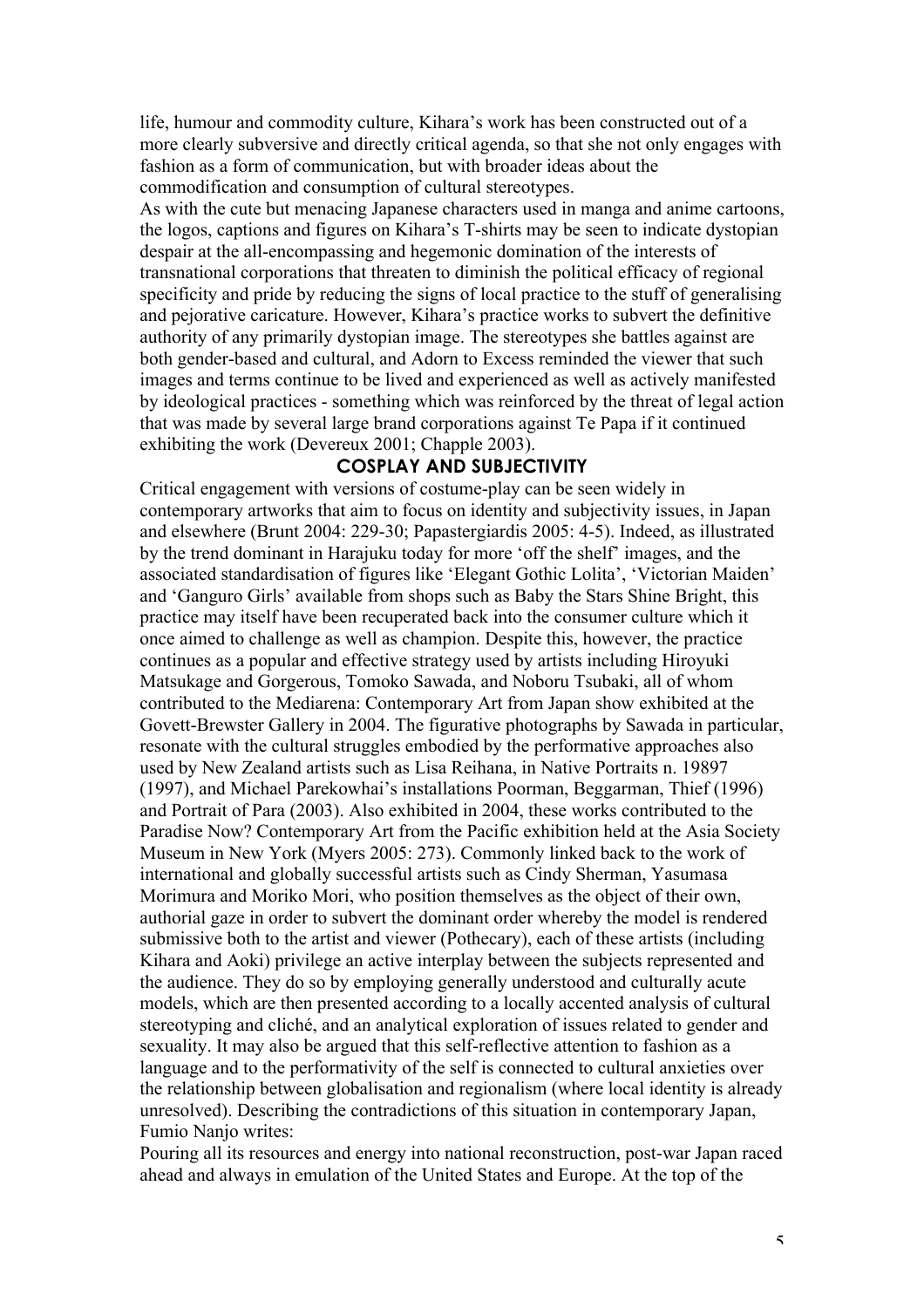economic boom Japan appeared to have attained the height of prosperity. Now [in the aftermath of the collapse of the bubble economy], without a concrete goal, it seems to have lost its bearings, and with this loss of direction, its consciousness is also adrift. In such a time, art does not uphold lofty causes or overarching objectives, nor does it take on a political purpose or flaunt authority (Nanjo 2004: 15).

This passage suggests that a kind of baroque sensibility has taken root in Japan, where art is perceived by cultural commentators as turning necessarily to the tools and methodologies of small-scale subversion; to parody, appropriation and ambivalence (Osaka 2004: 15). Such domestic, internalising discourses work to refocus our attention back onto the body and identity of the artist, so that the question of individual subjectivity becomes a stage upon which the greater dramas associated with the politics of cultural identity can be performed; indeed, it is here that questions of authorship, control and institutional pressure are often asked (Iida 2000: 434). In this scenario, personal and public spheres are presented as becoming intimately entwined (despite the continued privileging of the public over the private), and in a clever move, this inter-implication itself often becomes the subject of public display and discussion. Showing not only that cultural hierarchies exist and how they function, this approach demonstrates how inter-personal boundaries are also established and maintained as part of this process.

One example of this is Tomoko Sawada's OMIAI (wall version) (2001), in which the artist represents herself as both the generic Japanese girl (cute, happy, playful: adorable), and as an individualised subject trying to explore if not challenge the set of meanings categorised by this neutral model. However, the 'cute' in consumer practices is far from simplistic and superficial, and as Sharon Kinsella argues, its meaning is instead imbricated together by the contradictions, resistances and ironies produced by and experienced within contemporary culture (Kinsella 1995: 247-8). In this series, Sawada presents herself as embodying thirty different types of personality (or styles of femininity) in photographs of the type used by Japanese families to initiate arranged marriages. Functioning according to a kind of swap-card economy, potential brides are dressed in various outfits (including formal attire), and are photographed at a professional portrait studio. "The parents subsequently exchange and distribute cards featuring the photos to other families and relatives in hope of finding a suitable husband for their daughter. Seen together the images expose and thereby deconstruct a Japanese language of male desire involving the objectification of women." (Burke 2004: 24) Instead of choosing to directly critique the way that teenage girls express themselves in fashion and make-up, Sawada challenges the idea that individual girls should aspire to the logo or label used to categorise them; a point also made by Aoki's photographs of the Harajuku scene. Sawada's work shows that in Japan, as elsewhere, clothing has always functioned as an important system of signification, inter-personal communication, and self-expression, so that in addition to depicting the beauty and versatility of the girl displayed by these syntagmatic photos, they also, and possibly more importantly, illustrate the families' means to furnish or dress the needs of their future son-in-law (and his family). Motivated by a desire to reveal the fundamental and constitutive role that political structures play in the construction of individual identity, a deeper layer of critique exists within Sawada's series, so that she may rupture the cultural practice and institutional frameworks that have led to and provided the conditions necessary for the continued consumption and currency of this image of femininity. Illustrating what a tenuous (and relative) commodity identity can be, her photographs present a dialogue that is at once useful and obscuring; that simultaneously draws our attention to the small details available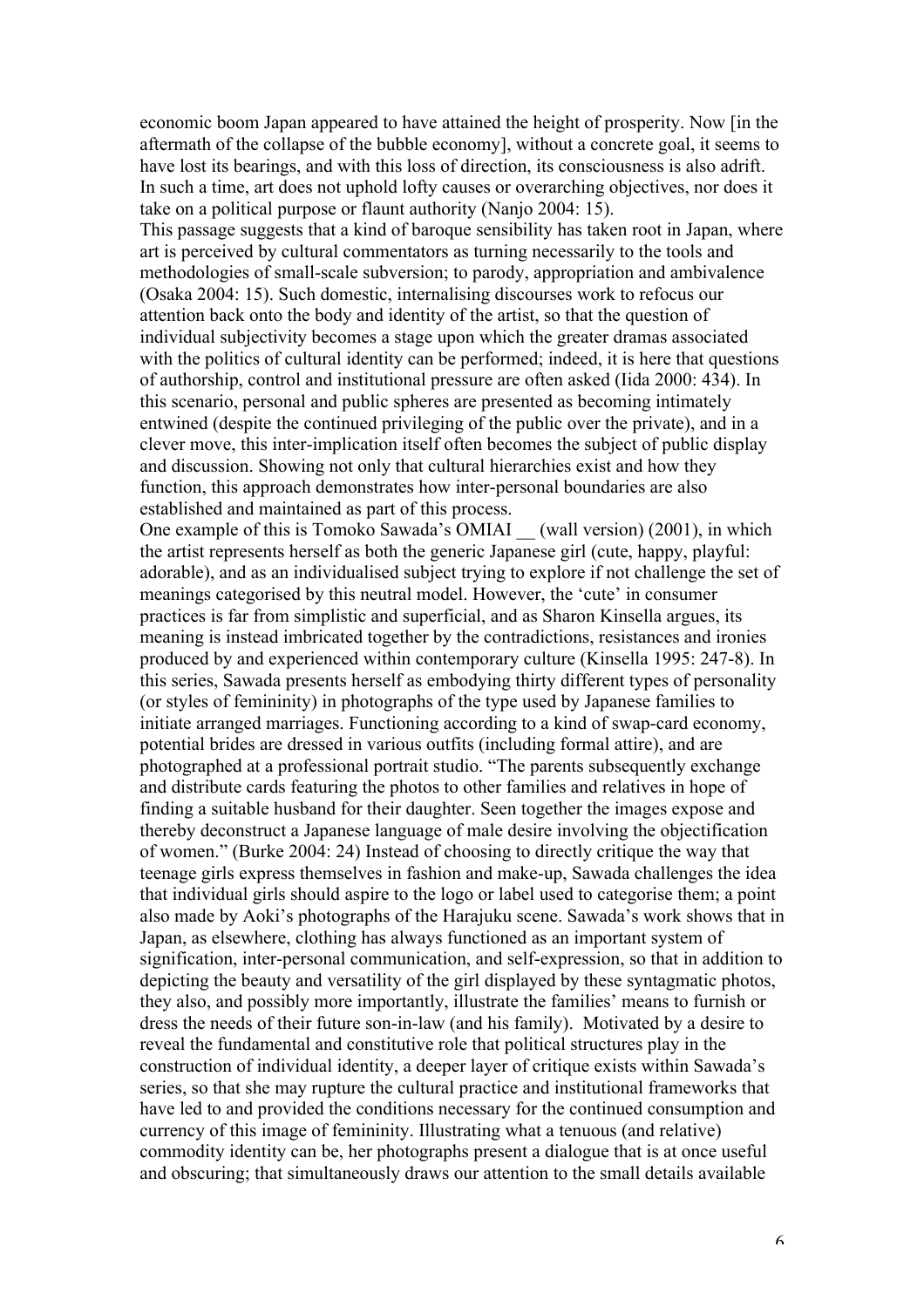only on close inspection, and to the transparency of the overarching politics that work to determine the broader cultural landscape.

# **THE CULTURAL POLITICS OF REDRESS**

The practice of re-appropriating cultural signifiers and stereotypes in order to critique the political framework supporting them is itself widely employed beyond Kihara's reconstruction of labels and typologies. In fact, this is increasingly recognised as an effective methodology by artists seeking to regain control over the images and language often used to pigeonhole cultural practice (and draw attention away from the imperial practices of the speaking subject), and Nikos Papastergiardis explains that, "The juxtaposition of different signs and the contrast of alternative perspectives is not only a recurring feature in the composition of artworks but also a strategy that artists utilise in order to provoke new forms of cross-cultural communication" (2005: 5). New Zealand artists deploying this strategy include Michael Parekowhai, who has reappropriated the term 'Hori', as both a common Maori name meaning 'George' and as a term that refers disparagingly to groups of Maori. In 'Poorman, Beggarman, Thief' (1996), Parekowhai presented a life-size, over-dressed mannequin wearing the nametag "Hello, My Name is Hori" in the gallery space. In a move that is effective due to the discomforting ambivalence produced by the combination of tuxedo and illfitting hairpiece, the installation may be regarded as deeply personal: Or alternately, the intimacy evoked by the additional story (Parekowhai suggests the figure was modelled on his father) may be a defiant ploy motivating viewers to question the authenticity or naturalness of the connection between signifier and signified. Following on from this, Melissa Chiu suggests: "The pejorative meaning of the nametag, along with the titles of the works, contrasts with the figure's spiffy dress and presence in an art gallery. By parachuting an ugly cultural stereotype into the gallery, dressed as an urban sophisticate, Parekowhai is playfully turning assumptions about Maori on their head. Hori might mean George, but that does not mean George is a Hori" (Chiu 2004:17).

Also invoking this desire to rupture any naturalness in the connection between object and image, or person and label, Lisa Reihana has invoked dominant ideologies and signifying systems to provide a kind of applied or clearly demonstrated form of critique in her work Native Portraits n. 19897 (1997), a video installation that occupies the gallery space in a heightened, protective (Smith 2004: 37), and strangely visceral way given the technicality of the monitors. Reihana made this work when commissioned by the Museum of New Zealand Te Papa Tongarewa to develop a new way of re-presenting the Museum's collection of nineteenth-century photographic portraits of Maori. Providing a bridge between Aoki's photographs and Kihara's 'Black Sunday' series (2001), Reihana's installation of re-framed and re-posed photographs animate the stereotypes that, despite being historicized, continue to resonate for many present-day Maori (Rauer 2004). The anthropological or ethnocentric gaze is subverted by this work, and in reconstructing historical scenes, Reihana has employed a change in the direction of the mise-en-scene. The original portraits have been replaced by images of her Maori friends dressed-up in combinations of historical costume and contemporary clothing (including official uniforms as well as the equally prescribed outfits worn by various white and bluecollar workers). Native Portraits n. 19897 exposes the 'source' material as having been produced by an artist who was no less authorial than Reihana, and posed by a group of people who are being photographed according to no less performative models. These characterisations are no less true than those contained by the originals.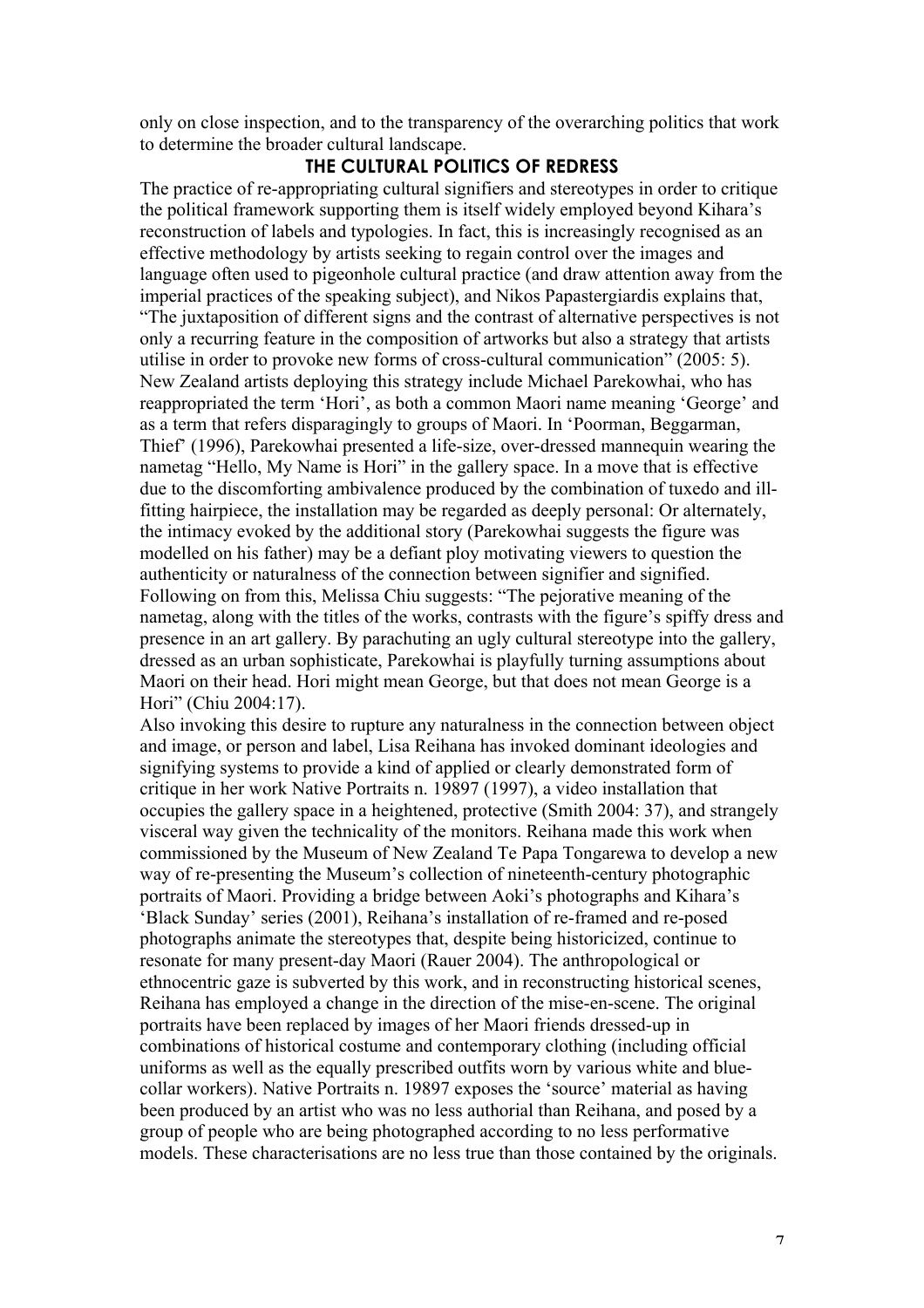Animated by video, however, these thoroughly renewed subjects return the viewer's exploring gaze, with a direct and critical look of their own.

Unlike these works which centralise the relationship between body and the performance of identity, it is interesting to note the absence of the body from Kihara's Adorn to Excess. By separating the body from the works on display, Kihara draws attention to the way that these systems of meaning production function. This makes it evident that a syntagmatic system is constructed by the logos themselves, which 'speak' to each other according to the self-referential language used (in a context where the trend for logo-enhanced T-shirts also denotes something for its wearer). In removing the body from this equation, Kihara's work illustrates how deeply fashion functions as a system of communication, and suggests that it is inevitable that the dual articulations offered by the wearing of logoed T-shirts and by the meaning offered by the logos shows identity as being constructed in part at least by the clothing that we wear. In removing the body from the display, the ideological processes whereby certain meanings appear naturalised (by being included within popular spheres of commodity and youth culture) come to appear less innate or natural and more ideologically mediated (revealing, therefore, the ways in which ideology itself gains a transparency).

Viewers of cultural and gender stereotypes, regardless of whether they are located in museum or gallery spaces, on television, cinema, print media or elsewhere, are often encouraged (or conditioned) to adopt the gaze of the tourist, traveller, or anthropologist. In writing about the historical precedence for this, Caroline Vercoe explains that, "Like many indigenous peoples, Pacific Islanders have been the subjects of innumerable photographic studies, ranging from medical to anthropological to touristic. To cater to the booming nineteenth-century postcard industry, a plethora of exoticised images were constructed and photographed." (Vercoe 2004: 43) In 'Black Sunday' (2001), Kihara reappropriates and reinscribes the colonial convention for Western photographers to represent Pacific peoples. Within this series, the relationship of the body as explicitly marked or acculturated regardless of its apparent naturalness or nakedness - becomes a point of dialogue. Sourced from museum archives, the subjects who populate these images have been reconstructed to present a kind of historical inversion (if not a caution) to Aoki's project - and to the possibility of any claims it may make for political neutrality. In one image, entitled 'Gossip Sessions' (2001), Kihara remakes the native bodies by actively posturing and parodying the Western representational tradition and taste for ethnographic and exotic images of Pacific peoples. Whereas in the original archival photographs, women have been depicted topless and submissive to the objectifying gaze of the photographer, in Kihara's reinscription, they have ironically been covered up by brightly coloured T-shirts and presented as refusing to meet the voyeuristic gaze. Describing this image, Vercoe explains, "the obvious artifice of their re-dressing highlights and counters the stereotyped conventions of the sexualised maiden and savage. They also parody the various missionary attempts to cover the natives' bodies in order to promote modesty and discretion." (2004: 45) What is most significant about Kihara's revision of these archival images is the way that they re-centralise the procedures implicit in the production of cultural knowledge.

### **MYTHOLOGIES OF THE APOLITICAL**

The veracity of mythology as an ideologically informed process is, as such, frequently challenged by Kihara's culturally sophisticated work. Through engaging with the methodologies used in the production of the images referenced (McPhee's Dusky Maiden paintings or the source photographs of the 'Black Sunday' series), Kihara's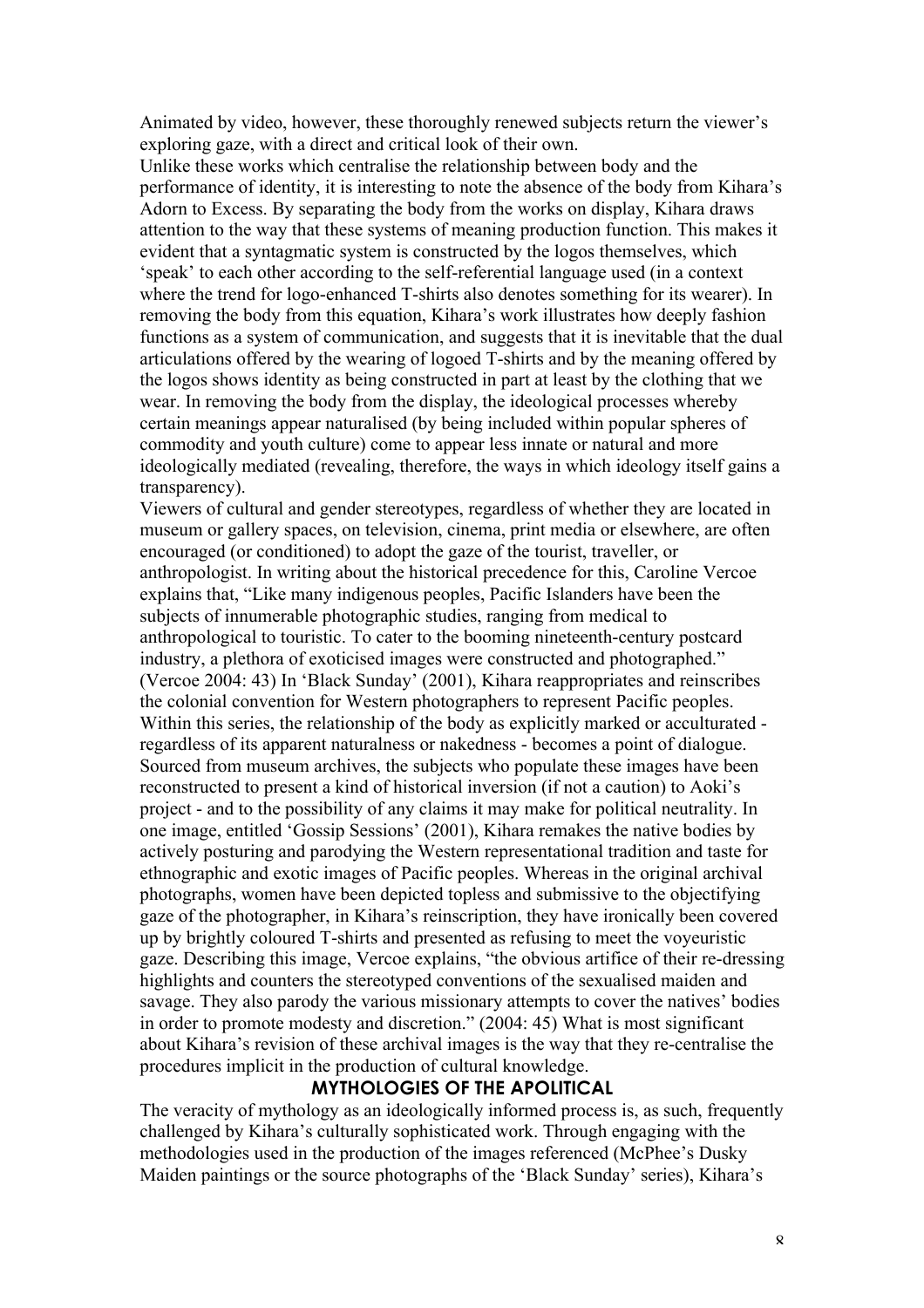work challenges the status and role of myth itself. It may even translate into visual form the argument put forth by Roland Barthes; that we each, individually and collectively, generate and use mythologies as a basic and constructive strategy for understanding and combating existing inequalities in specific places and situations, and for coming to terms with the more general things about our lives that we have difficulty rationalising (Barthes 1973: 109-15). Kihara's work is sympathetic to this project, which was designed to demonstrate how and why we produce the images and illusions that constitute our reality and that we accept, therefore, as being 'true', and her work shows that, like other aspects of our everyday life, this is both a cognitive and non-cognitive process. Instead of continuing to take these mythologies for granted as unquestionable statements of fact, Kihara's images ask us to look at the relationship between the end product or meaning and the processes that are involved in its 'becoming-truth'; they encourage viewers to interact literally with cultural stereotypes and the mediums of expression according to their semiotic constituents. As such, Kihara suggests that we actively 'read' the logo-ed T-shirts in Adorn to Excess as sites that promote dialogue and debate about meaning, rather than as simply perceiving them as proposing a counter-authoritative position. Her work asks the viewer to move away from the idea of the authentic body, and in the Dusky Maiden style images, in particular, we can see her desire to question the processes and procedures that have been involved in the naturalisation of such stereotypes. Kihara's work may be understood, therefore, as motivated to reappropriate clichés associated with Pacific culture; a purpose that Stevenson attributes to many contemporary Pacific artists for whom, the cliché of 'the Pacific' has itself been repositioned as the artist's muse (2004: 30).

Cultural identity is frequently portrayed in contemporary Aotearoa New Zealand as the result of a hybrid and inclusive, polymorphous and multiple perspectivism that is seen to result in a "patchwork that binds together the stereotypes and myths, the authentic and traditional, the eclectic and eccentric, island and urban" (Stevenson 2004: 23). The main problem with this kind of interpretation is its ideological promotion of a version of contemporary culture that is all-inclusive and that "threatens no one", where fashion, popular culture, entertainment, and issues of style are all inherently apolitical. This forced depoliticisation can be apparent even in progressively democratic attempts to redraw national identity according to a model that avoids traditional boundaries and stereotypes, as expressed in a special "Pacifica" edition of the lifestyle magazine *More*:

Well, it's coming. ... A Pacific sort of feeling is starting to bubble through art, music, leisure, sport, lifestyle. … It takes time for a nation to develop its personality. …. We're pulling together all the influences that make us a modern Pacific nation and creating something anew. Pacifica is a little bit Maori. A little bit European. Add a spice of Asia. A vibrant splash of Polynesia. An injection of California. … It's not born of one culture. It's an expression of many. Therefore it threatens no one. It's a mood, a style, a feeling. This is Pacifica. The New Zealand of the new decade (Stevenson 2004: 23).

Granted this statement was made in 1990. However, it draws a recognisable profile that continues to be used in some contexts today. Critiqued at all levels throughout Kihara's work, this kind of approach has also, strangely, been expressed by Aoki—at least superficially. Produced as playful postcard-like images (in scale and appearance) that appear to objectify the teenagers portrayed, Aoki's images represent subjects to be consumed both by a Japanese audience who may have already seen the images in the FRUiTS magazine, and overseas viewers according to a distinctly touristic gaze.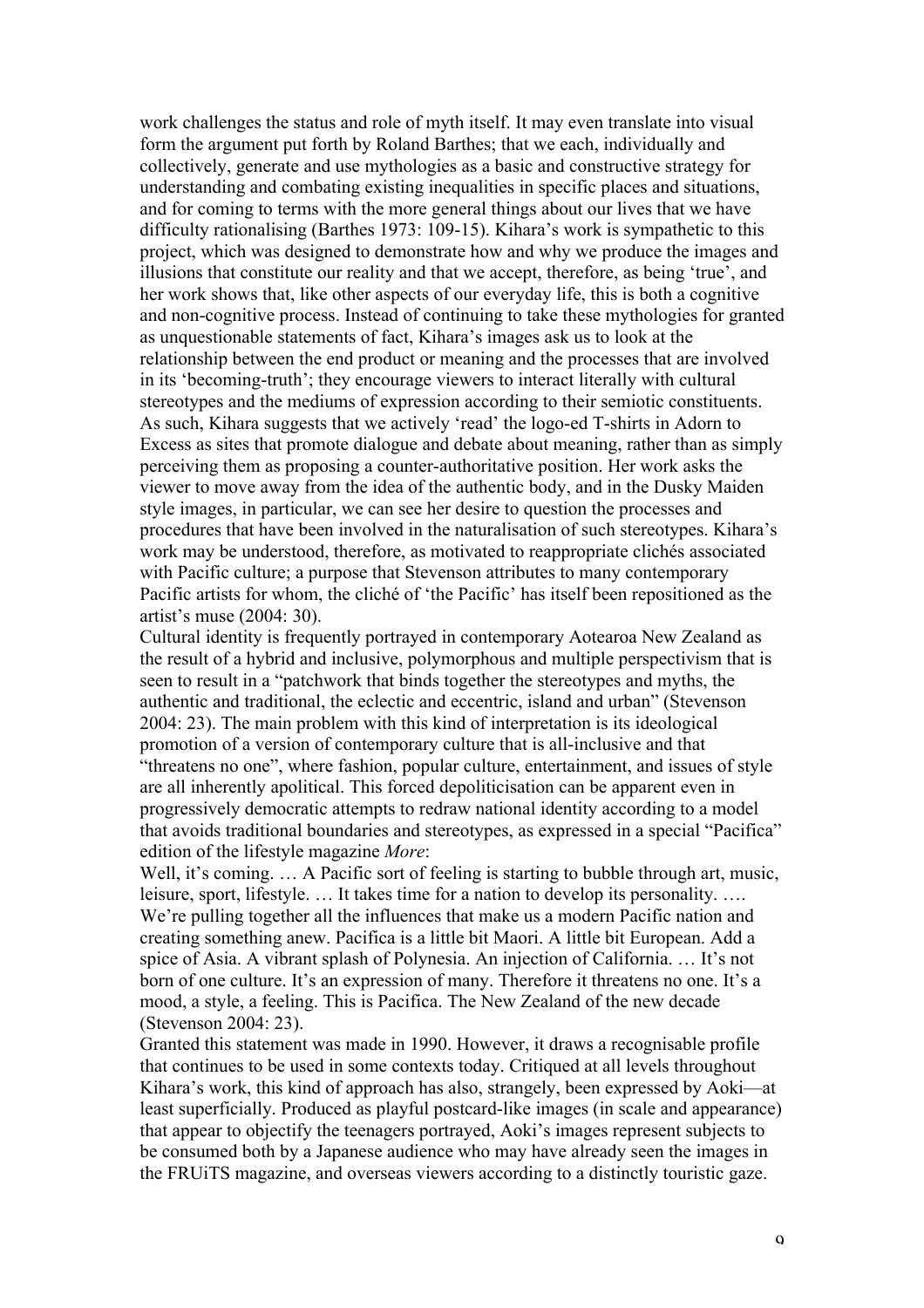He claims the images perform a deep ambivalence to political agency, and asserts that they are positioned as being just about leisure and play. However, perhaps we can understand Aoki's representation of the apolitical as offering a kind of provocation that is actually employed to illustrate the argument that there can be no such thing as political neutrality, and the corresponding idea that political neutrality is always already as equally ideologically informed as more overtly politicised statements. This would mean that when Aoki asserts, "People don't really choose their fashion with a deeper meaningful message and that's what I'm looking for as well, not some sort of deeper message, just something that looks good—just what they like. Just look for what looks good - no deeper message" (Barrell 2003), we might interpret this as illustrating a relationship with Morimura's correlation of art and entertainment. However, we might also understand it as a form of posturing that encourages the viewer to consider the politics of the consumer landscape more critically; especially given his disjunctive follow-up comment that the subversive style of the Harajuku movement was brought to an end by the re-opening to cars of the streets surrounding the public square that had functioned as 'a young people's haven' on Sunday afternoons. Explaining how "the momentary avant-garde and creative fashion … mostly disappeared" (FRUiTS 2003), Aoki explains that, "About three years ago the streets were opened again to vehicle traffic so there is no longer really anywhere for young people to get together, so that movement has kind of stopped and is going back to the commercial base with the designers feeding style to young people" (Barrell 2003).

Rather than being used to achieve a kind of politically ineffective cultural unification or homogenisation, difference and rupture may therefore be identified as significant characteristics of contemporary global culture, especially in relation to the way it is actually lived, experienced and made real. This means that in adopting a DIY approach to fashion, the subjects in Aoki's photographs also publicly embody the possibility that dress and image is directly connected to identity. The cosmopolitan, mix-and-match style of the fashions appropriated (where recycled traditional Japanese garments are worn alongside Western fashion—often in disruptive or shocking arrangements) illustrate clothing to be an expression of creativity. However, this also shows the impossibility of political neutrality in this highly commodified environment, where debates of local and global identity come to inscribe and define the body so literally. In addition to depicting identity (cultural, gendered, collective, individual) to be produced rather than 'natural', the moments of rupture and disjuncture within these works are crucial for the way that they demonstrate how ideological meanings come to be naturalised.

### **SUBCULTURE AND HEGEMONY**

While politics can therefore be seen to dominate the interpretation of these images, the dialogue with urban youth audiences and the practices of consumption and fun—as equally political constituents—should not be overlooked. Contributing to the critical environment contextualising Aoki's photographs and Kihara's work, the projects by Sawada, Reihana and Parekowhai also contribute to an exploration of the institutional and regulative formation of cultural hegemony. Through Reihana's appropriation of museum costumes and Parekowhai's representation of security guards ('Portrait of Para', 2003) and hosts, these artists are particularly successful in showing cultural meaning as being inscribed through constant manifestation in everyday life and cultural institutions, so that the exhibition space of the museum or gallery can be understood as implicated within the production of cultural meaning. While for Reihana, Parekowhai, and Sawada, class and the distinctions between high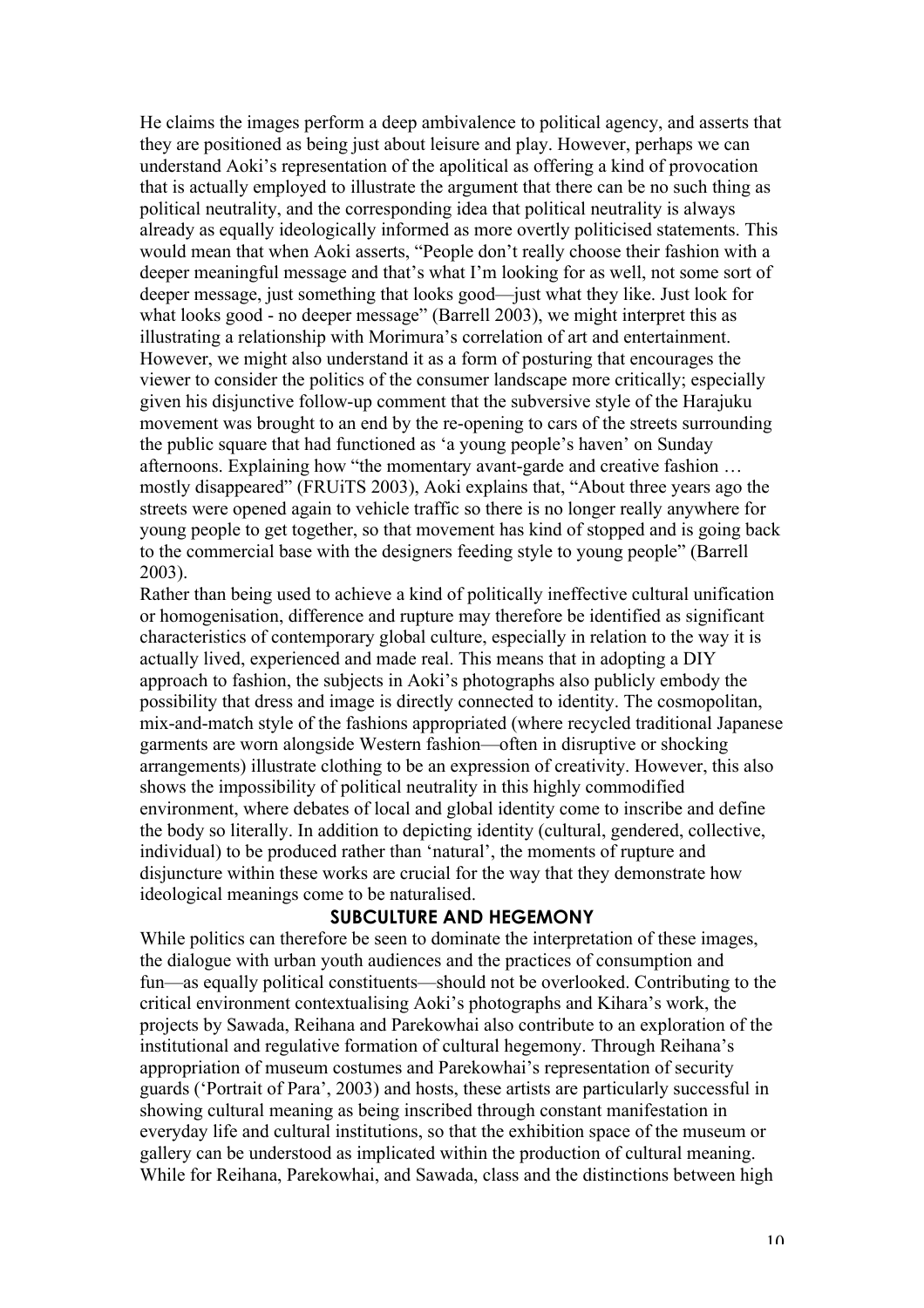and low culture are significant, they tend to be less centralised by Aoki and Kihara's respective projects. In fact, these issues appear almost immaterial to the mode of address and meaning employed by these artists, and even when shown in galleries, the institutional nature of these spaces does not tend to succeed in overpowering the work - much the opposite in fact, so that the work appears instead to regenerate the space, and to deflect any kind of institutional pressure that may be applied. This is basically because these artists are working primarily within a space of popular, consumer culture that cannot be simply contrasted with or distinguished from high cultural spaces like the museum and gallery. Infiltrating all aspects of contemporary life, the space of popular culture becomes an ideal site for various identities to be tried out, explored, disposed of or maintained.

Both Aoki and Kihara draw on historical references to, and forms of, cultural representation, and in so doing, they link the 'authentic' traditions of history to practices of consumption. This intersection provides an important nexus for Kihara, who not only works commercially as a freelance fashion stylist for magazines including Pulp, Staple and Pavement (Watt), but who frequently re-presents traditional performance and costume in a contemporary context in her gallery-based work (see Fale Aitu, House of Spirits, 2003). For Kihara, the interweaving between contemporary popular culture and historical tradition facilitates an extension of the sense of contingency available to her work, so that it may be understood as having a relevance beyond the space of historical categorisation. She explains, "Although my concepts stem from a cultural platform, a lot of the issues that I speak about in my work, I believe to be universal." (Watt 2003) Whereas consumption is critically linked to Westernisation and an imperial effect in Kihara, Reihana, and Parekowhai's work, for Aoki it is both liberating and heterogenous, and homogenous. Aoki explains that Western fashion has been incorporated into Japan in a couple of ways; as a homogenising influence that provides a kind of uniform for salary men and women, and as material to be sampled by the Japanese youth he photographs. Contextualised within popular culture, this sphere of commodification offers a site of empowerment and subversion both for Aoki and Kihara through the interplay of various semiotic frameworks that are simultaneously specific to their particular national contexts, and eerily non-specific or universal in their referencing of generic kinds of 'popular culture' signifiers. Both Kihara and Aoki present fashion as centrally occupying a vital space of contradiction and possibility. In the sense that it can be either deeply traditional or frivolous (terms which themselves evade dichotomous distinction or categorisation), fashion always, according to its very nature, occupies this space of incongruity, however, for these artists, clothing becomes even more significant for the way that it offers a kind of language and dialogue. Accordingly, Aoki contends, "Here, 'fashion' is more about the art of 'putting things on' rather than about the art of making clothes" (FRUiTS 2003). This attention to performativity and the privileging of how a garment is worn and how a 'look' is articulated, becomes even more significant when looked at against Kihara's dedication to presenting identity as being constituted largely by performance.

The approach of parody, humour, and the appropriation of the strategies and materials of consumer and pop culture is a cultural practice that has unfolded in an area of interactive tension between globalisation and localisation. It has also emerged as an especially relevant signifying practice for youth culture, and practices such as the production and consumption of music and fashion have helped prise open sites of tension that exist between the globalised production of images (such as the 'Barbie' logo) and the local adaptation of images (such as the 'Fobie' logo) (Zemke-White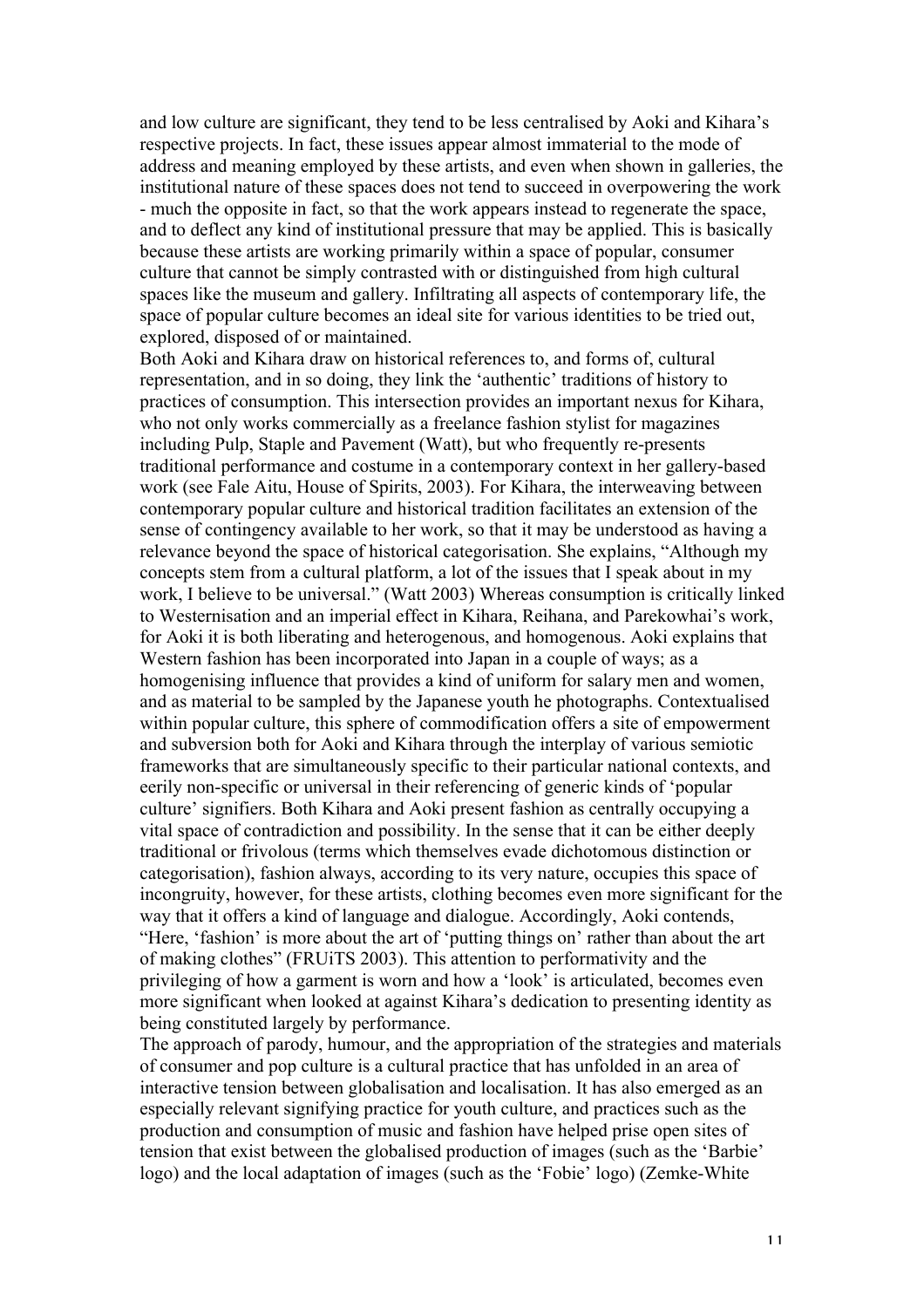2004: 212-16). Both Kihara and Aoki have engaged directly with the context and tools of popular culture, and the Harajuku youth may, in particular, be seen to effectively embody and evidence the contention that pop as culture has always been connected with alternative ways of experiencing and understanding the world. Because it has always had fluid boundaries, pop has generally avoided becoming associated with a static ideology, and as Gabrielle Klein argues, "Pop is always transformation, dynamic movement. Cultural material and its social environments permanently re-shape each other in new forms while crossing fixed borders" (Klein 2003: 42).

The relationship between commodity culture, consumption, and pop highlights this further, if for no other reason than the disposability of the trends and fashions associated with pop culture ensure a constant and continual turn-over (Gottlieb and McLelland 2003). And whereas subcultures have traditionally been privileged by cultural commentators for the way that they have offered a rebellious and ritualistic resistance to capitalist structures, commodity-oriented subcultures (such as the Harajuku scene) have been living out consumerist ambitions since their very beginning—and in a manner that is fundamental to the production of their identity. Because consumption facilitates or enables the production of selfhood as multiplicitous and changing, subcultures have become complicit in the niche marketing of their own identities (Kinsella 1995: 226). Indeed, in the case of the Harajuku youth, "subcultures may serve a useful function for capitalism by making stylistic innovations that can then become vehicles for new sales" (Weinzierl and Muggleton 2003: 8). From this, we can also understand that instead of stifling difference, globalised culture may contribute to the production of difference on the basis that consumers continue to have different everyday life contexts and experiences; they are not unavoidably defined by their shopping or the logos they wear. Rather than simply being considered according to a dichotomous and valueladen relationship, the points of intersection between globalisation and localisation have to be taken into account when describing the circulation of pop cultural products, as well as the networks (and artworks) that propose a critique of this complex scenario.

This may contribute to developing a greater understanding of the relationship between homogenisation, difference, and hybridity. By adopting global elements, artists engaged in representing local practices may be able to find crucial points of critical juncture with the semiotic structures that are ultimately responsible for the reproduction of traditional, industrial and centrally circulating images of cultural typology and myth. At the same time as they do this, their work may also become different and resistant to stereotypes of globalisation because of the many local contexts of adaptation. This also grants greater agency to the viewers of the works who are also consumers of pop and commodity culture; a point which echoes Klein's argument that:

The imitation of pop cultural images by consumers cannot simply be understood as an adoption of cultural industrial products at the cost of the authentic self. Globalised images can, rather, unfold their effectiveness by being duplicated mimetically and reinterpreted in a performative act of new construction by the consumers. If the performative negotiation of images succeeds, field-specific norms are extended in the process of mimetic identification. Popcultural practice can therefore not be described as a local representation of a global culture industry, but as a performative cultural practice (Klein 2003: 48).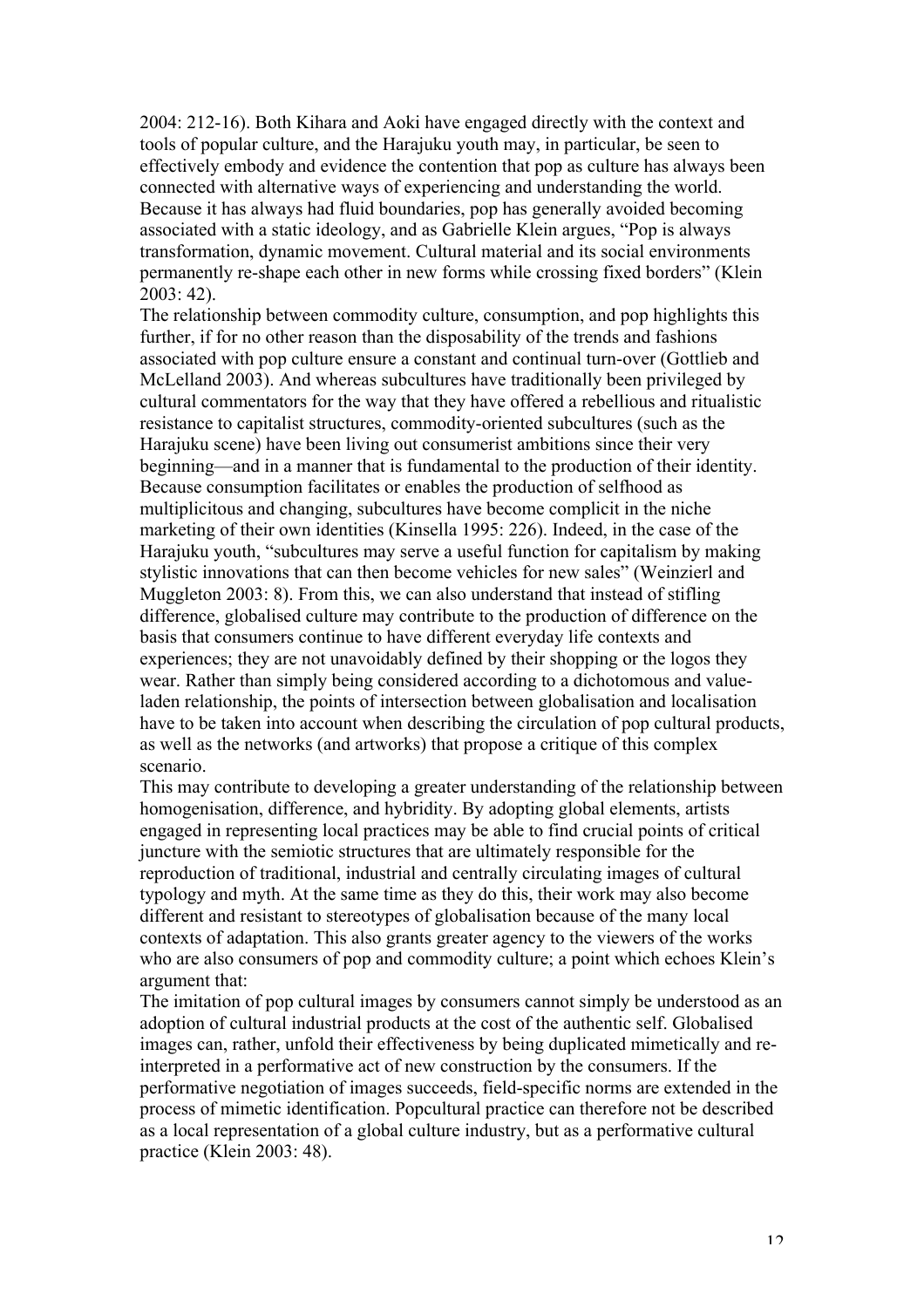This is especially important to Kihara's project, which seeks to publicly enact dialogues about the relationship between representation, typecasting, and lived experience. Fundamental to achieving this is the representation of identity as nonconstant and itself subject to a myriad of forces and changes. The subjectivities performed by Kihara as part of her role in the Pacifika Divas performance group (curated by Lisa Taouma, and toured to the 4th Asia-Pacific Triennial of Contemporary Art at the Queensland Art Gallery, 2002, the 2003 In Transit Festival in Berlin, and the 2004 AsiaPacific Festival in Barcelona, Spain) and other works are, importantly, always immanent, and even the possibility of an 'authentic self' is questioned. Indeed, transnational flows and the issues of a fluid identity that may be elemental to these are further highlighted by recognition that "The fascination with the 'Other' can cut both ways", so that just as Aoki's subjects adorn aspects of "Western dress, costuming, and manners", Kihara's work makes it clear that these existing also as an historical currency of exchange - "were also often copied by Pacific Islanders." (Vercoe 2004: 45)

### *CONCLUSION*

Both Kihara's and Aoki's work achieves political agency through the artists' astute engagement with pop culture in general, but with aspects of youth culture in particular. The Adorn to Excess T-shirts effectively reference the passionate appropriation of Hip-Hop and other music styles initially associated with local American subcultural forms of expression (Zemke-White 2004: 209-10), and the performances of the Pacifika Divas and the styles embraced by the teenagers photographed by Aoki demonstrate an active repurposing and reterritorialisation of global diasporic Black and Asian cultures through their styles, music and representations, in a distinctively (if not unproblematically) postcolonial era. As such, the Harajuku youth exist as intimately localised (so that identity remains closely connected to style and the place of performance) as well as offering a convincing image for an increasingly transnational and desirable form of identity. The transient stylistic avant-garde moment of the Harajuku scene evidences how "youth, their ideas and commodities move easily across national boundaries, shaping and being shaped by all kinds of structures and meanings" (Weinzierl and Muggleton 2003: 17), but also shows how this comes to happen, as noted by commentator Tony Barrell. Interested in Aoki's depiction of people, and the recognition that individuals get from the magazine, he explains to Aoki, "It's like a kind of dialogue you set up, they see themselves in the magazine and then they feel that their style and their posture is legitimated by the magazine and so on and it creates a kind of community" (Barrell 2003). These processes are also acknowledged as important by Kihara for the way that this practice and the various manifestations of experience and identity that result from it demonstrate how the weakening of national boundaries can also result in the emergence of strange and previously unknown transnational, ethnically encoded forms of cultural hybridity, and for the ways that the individual bodies are marked, labelled, or differentiated by using fashion as a way to imitate the larger narratives of globalisation and personal subjectivity. As such, both Kihara's and Aoki's work function as sites for historical and contemporary, local and global, Asian, European, Pacific and African influences to intersect and produce new and hybrid products, processes and experiences.

Throughout this essay, I have been concerned to show how these characteristics and processes can be evoked to explore the representation and performance of global and local, transcultural identity within the context of popular culture. Kihara's work provides an especially interesting example of how complex the field of cultural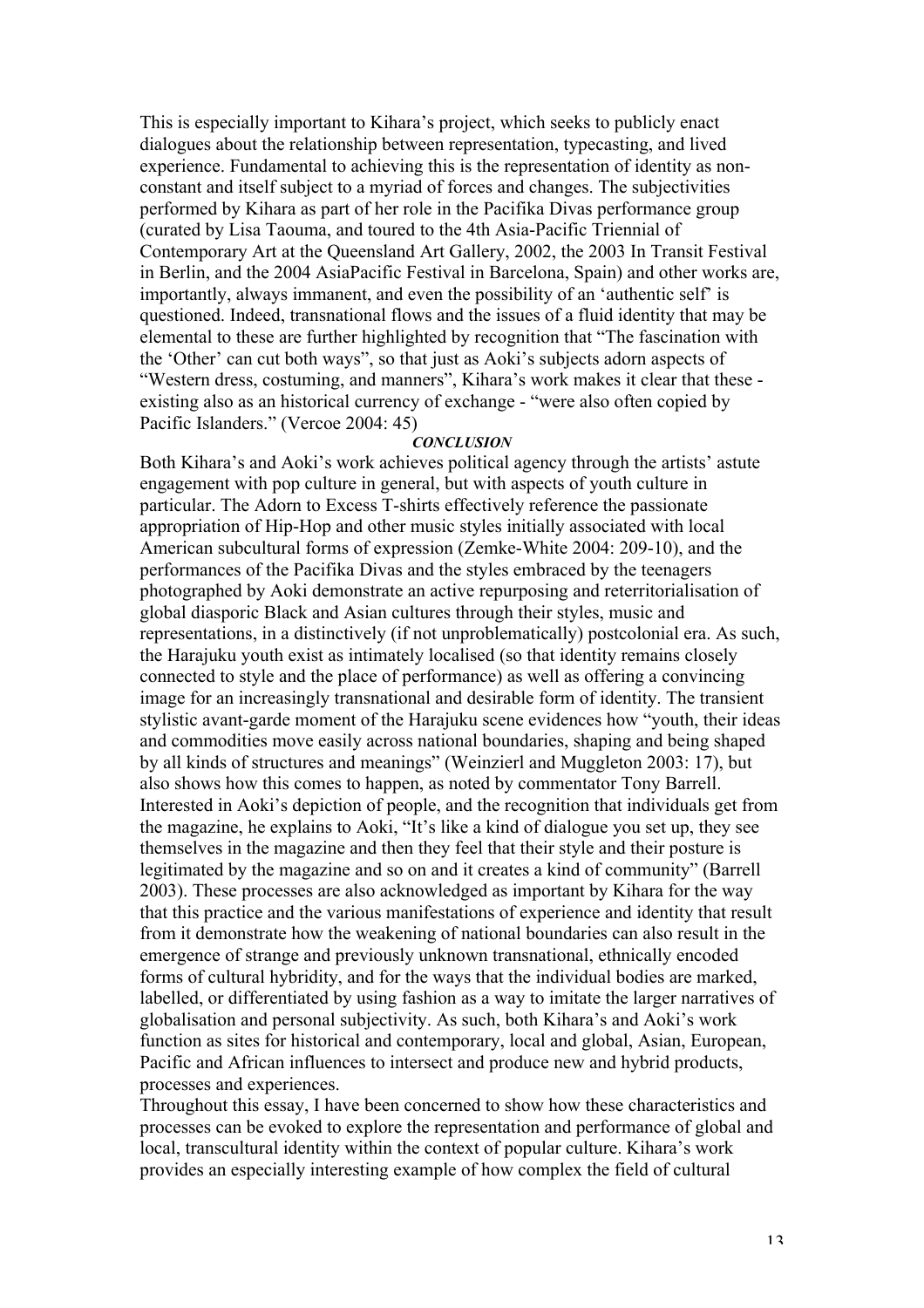identity is in Aotearoa New Zealand, and by looking also at the subjects and styles represented by Aoki's photographs, we can see how fashion and the practices of consumption, leisure and fun contribute to maintaining the always-shifting conceptions of self that can work to challenge or maintain dominant images of cultural identity. Aoki and Kihara both attempt to demonstrate the always interactive and changing relationship between the representation and reality of culture and identity, and they also offer alternate methodologies for the retheorisation and reconceptualisation of youth (sub)cultural phenomena. Although their artworks may be seen to offer a political critique that is structured according to the light-hearted and often enjoyable vehicles offered by popular culture, each artist does this in order to demonstrate how global mainstreams and local substreams can be rearticulated and restructured in complex and uneven ways to produce new, hybrid cultural constellations for individuals to both embrace and challenge. As such, they each express a clearly framed ambivalence toward fixity and mobility in contemporary culture itself. They are concerned, in other words, to construct an effect which may encourage us to work through the zones of interaction, exchange and formation that are at once geopolitical, historically contingent, and symbolic.

Note: I am grateful to the Australian Research Council which supported research towards this article through the Discovery Project, "Four South Pacific Museums: New Museums and Public Culture" on which I worked as a Postdoctoral Research Fellow in 2004 in the Department of English with Cultural Studies at the University of Melbourne.

#### **Bibliography**

Aoki S (2001) FRUiTS Phaidon New York

Barnard M (1996) Fashion as Communication Routledge London Barrell T (2003) 'Shoichi Aoki Interview Transcript' Presented by B Clough Trans M

Fukui The Night Air Radio National ABC 8.30pm 9 Mar 2003 15/08/04

<http://www.abc.net.au/rn/arts/nightair/stories/s788802.htm>

Barthes R (1973) Mythologies Trans A Lavers Paladin Grafton London Barthes R (1985) The Fashion System Trans M Ward and R Howard Cape London Burke G (2004) 'Inside Mediarena: Contemporary Art from Japan in Context' Mediarena: Contemporary Art from Japan. ed G Burke Exhibition Catalogue New Plymouth New Zealand Govett-Brewster Art Gallery pp 17-26.

Brunt P (2004) 'Since Choice!: Exhibiting the 'New Maori Art' On Display' New Essays in Cultural Studies ed. A Smith and L Wevers Victoria University Press Wellington pp 215-43.

Butler J (1990) Gender Trouble: Feminism and the Subversion of Identity Routledge New York

Butler J (1993) Bodies that Matter: On the Discursive Limits of 'Sex' Routledge New York

Cazdyn E (2000) 'Representation, Reality Culture, and Global Capitalism in Japan' The South Atlantic Quarterly 99.4 pp 903-26.

Chapple I (2003) 'Viagra reaction cans agency's parody' New Zealand Herald 19 Mar 21/03/04 <http://www.nzherald.co.nz/index.cfm?ObjectID=3250884>

Chui M (2004) 'Introduction: Tikis, Torches, and Beachside Barbeques' *Paradise Now? Contemporary Art from the Pacific* ed M Chiu Exhibition Catalogue David Bateman and Asia Society Museum New York pp10-19.

Corbett J (2001) 'Challenging the Tyranny of the Brand' New Zealand Herald 24 Mar 21/03/04 <http://www.nzherald.co.nz/index.cfm?ObjectID=178977>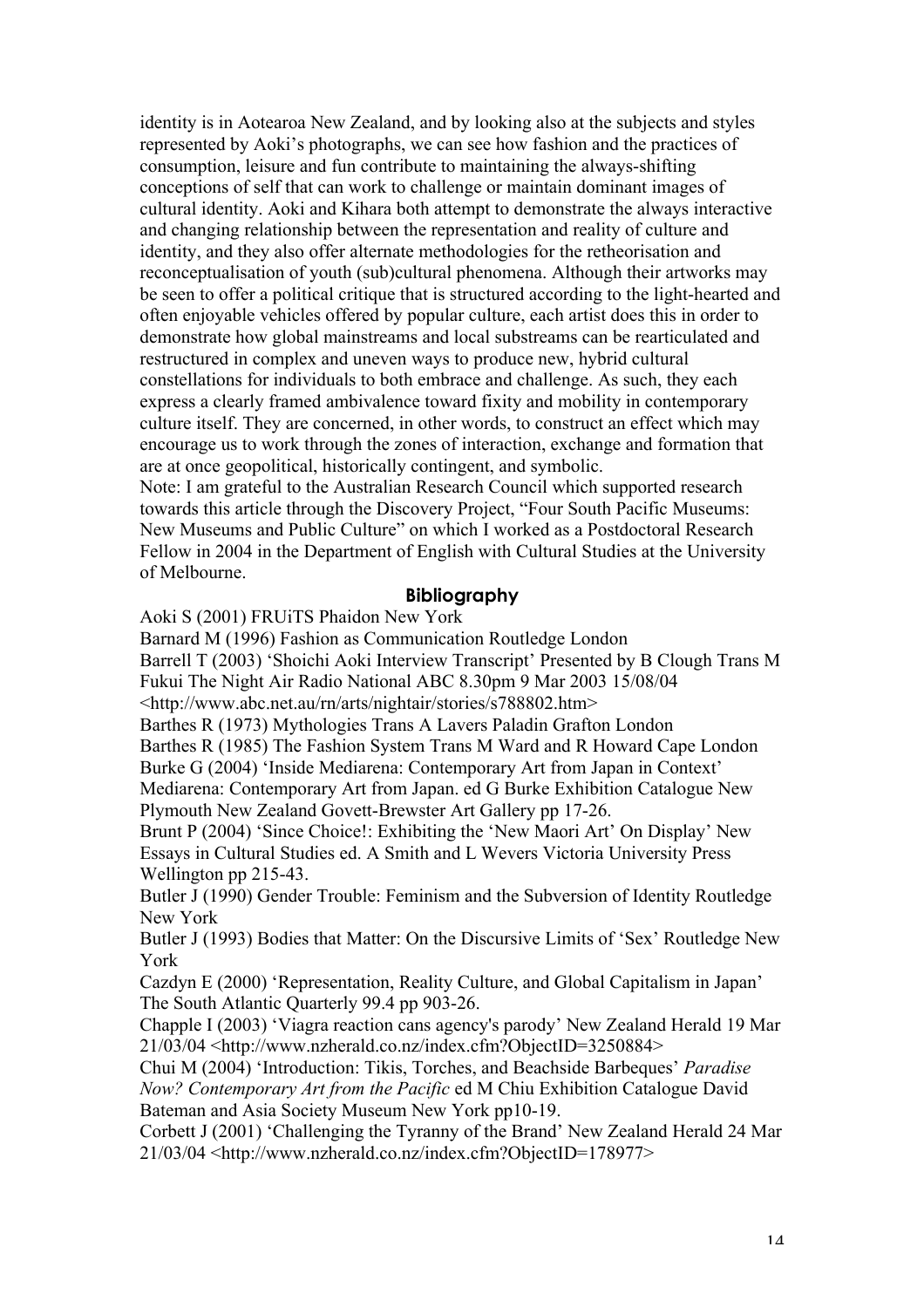Devereux M (2001 ) 'Te Papa brings back Controversial T-shirts' New Zealand Herald 20 Mar 21/03/04 <http://www.nzherald.co.nz/index.cfm?ObjectID=178198> *FRUiTS: Tokyo Street Style Photographs by Shoichi Aoki* (2003) Teachers Exhibition Notes Powerhouse Museum Ultimo Sydney

Gottlieb N and M McLelland. (2003) Japanese *Cybercultures: Asia's Transformations* Routledge London

Hanson R (2004) 'Shigeyuki Kihara re-occupies the gaze' *Connecting the Pacific* Event Polynesia 15/11/04

<http://www.eventpolynesia.com/events/samoa/SA3\_page\_kihara.htm> Iida Y (2000) 'Between the Technique of Living an Endless Routine and the Madness of Absolute Degree Zero: Japanese Identity and the Crisis of Modernity in the 1990s' *positions* 8.2 pp 423-64

Kinsella S (1995) 'Cuties in Japan' *Women, Media and Consumption in Japan* ed L Skov and B Moeran Curzon Press Surry pp 220-54.

Klein G (2003) 'Image, Body and Performativity: The Constitution of Subcultural Practice in the Globalised World of Pop' *The Post-Subcultures Reader* ed D Muggleton and R Weinzierl Berg Oxford New York pp 41-50.

Myers F (2005) 'Paradise Now? Contemporary Art from the Pacific' *The Contemporary Pacific* 17.1 pp 273-77.

Nanjo F (2004) 'Where it comes from and where it is heading: a concise history of Japanese contemporary art' *Mediarena: Contemporary Art from Japan* ed G Burke Exhibition Catalogue Govett-Brewster Art Gallery New Plymouth pp 11-16.

Osaka E (2004) 'The Paradox of Living Together is Easy' *Living Together is Easy* ed E Osaka and M Takahashi Exhibition Catalogue Contemporary Art Center, Art Tower Mito Gokencho Mito-shi Ibaraki pp 12-15.

Papastergiardis N (2005) 'Hybridity and Ambivalence: The Places and Flows in Contemporary Art and Culture' *VISIT 7* pp 3-5.

Pearson S (2002) 'Film and Photography: Picturing New Zealand as a Pacific Place' *Pacific Art Niu Sila: The Pacific Dimensions of Contemporary New Zealand Art* ed S Mallon and P Fulimalo Te Papa Press Museum of New Zealand Te Papa Tongarewa Wellington pp 175-90.

Pothecary A (2000) 'Postmodern Irony' Japan Inc June 21/03/04

<http://www.japaninc.net/mag/comp/2000/06/jun00\_art.html>

Rauer J (2004) 'Paradise Lost: Contemporary Pacific Art at the Asia Society' Asianet.com Mar 15/11/04

<http://www.asianart.com/exhibitions/paradise/article.html>

Rubinstein R P (2001) *Dress Codes: Meanings and Message in American Culture* Westview Press Boulder

Sarti L (2003) 'The power of Tokyo street style: FRUiTS magazine brings Japan fashion rebels to the world' Japan Inc July 21/03/04

<http://www.findarticles.com/p/articles/mi\_m0NTN/is\_2003\_April/ai\_104732991> Smith T (2004) 'A Gatekeeper in Every Paradise: Paradise Now? Contemporary Art in the Pacific in New York' *Art Monthly Australia* 172 pp 35-38.

Stevenson K (2004) 'Refashioning the Label, Reconstructing the Cliché: A Decade of Contemporary Pacific Art, 1990-2000' *Paradise Now? Contemporary Art from the Pacific* ed M Chiu Exhibition Catalogue David Bateman and Asia Society Museum New York pp 20-33.

Sumitomo F (2004) 'Mesh Text: Out of Akihabara: Media Art in Japan and Advanced Consumer Society' *Broadsheet* 33.4 pp 32-33.